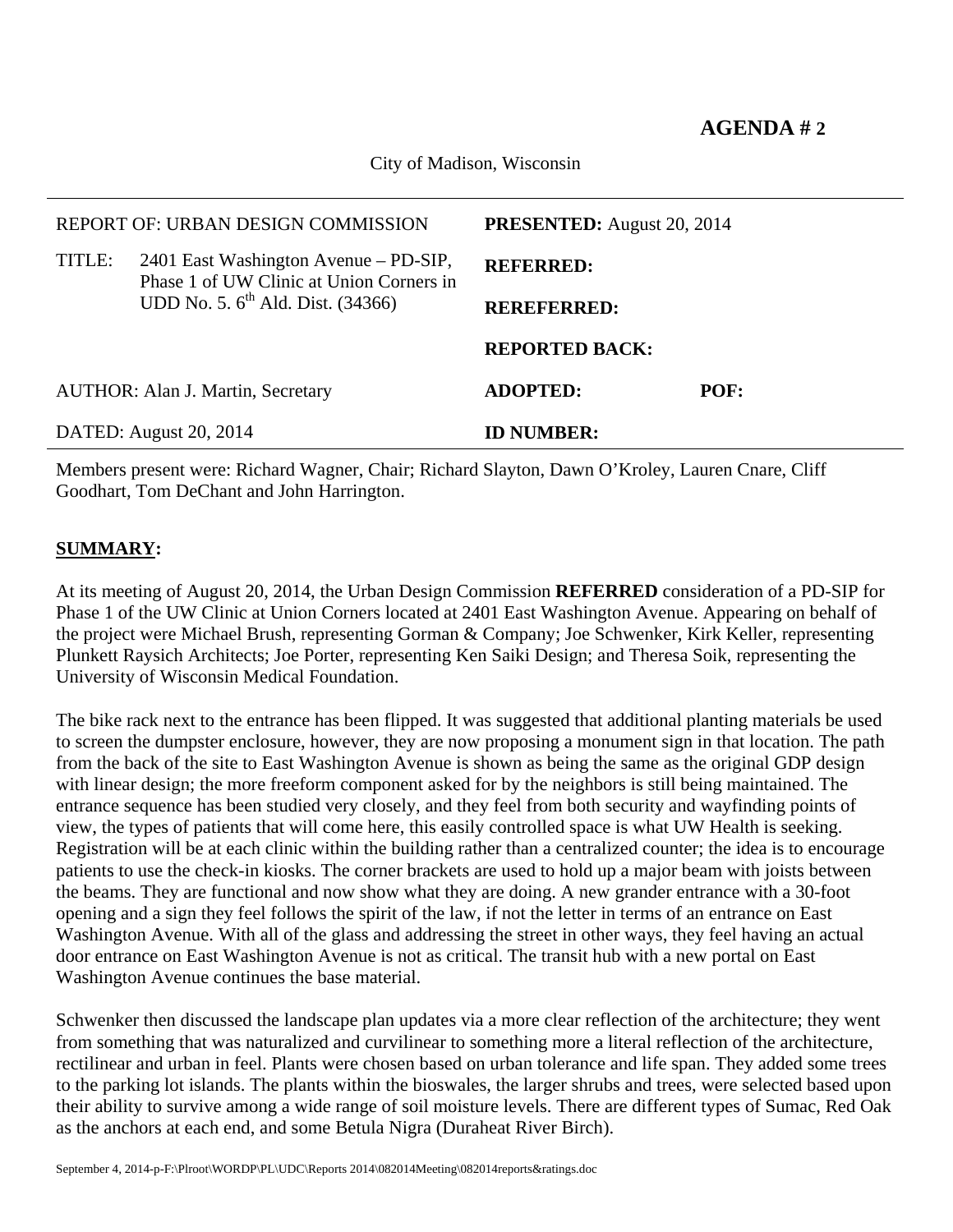Brush noted that in reading the staff report, it stated "revise the landscape plans to include a landscape island at least every 12 stalls." If you read MGO 28.142 it says "or make sure that they are at least 7-feet wide." They are 9-feet wide so it is their understanding that they do not need to place the landscape islands every 12 stalls. Brush feels they have satisfied the letter of the requirement for a pedestrian entrance on East Washington Avenue, realizing that getting from Sixth Street into the lobby is not easy but UW Health feels very strongly that that's a hardship that would be very difficult for them to satisfy due to the type of clientele that they have, security concerns, wayfinding concerns and the neighborhood. They met with the Madison Police Department who gave them an impression of the site. One of the things the Police Department is concerned about was this opening because of prostitution, theft and assault that occurs in this area. Open space that is still screened is an unsatisfactory security concern and to create an entrance off of Sixth Street that isn't desired by health clinic standards was adding even more concerns regarding security. In looking up and down East Washington Avenue they noted two other free-standing clinics, with Group Health turning its back completely on the street and Axis Health having the parking lot in front. Both of those facilities did that because they need the same security and wayfinding capabilities as UW Health.

Comments and questions from the Commission were as follows:

- That serpentine effect from the GDP is now gone from this plan.
- You expanded the parking into that space (green pedestrian pathway from East Washington Avenue). We said to return the greenspace to its level of prominence and serpentine pattern, deal with your landscaping more consistently with the original plan, or change the new plan to have more canopy trees, etc. Don't see a lot of that happening.
- The GDP was approved with those conditions and we're looking at an SIP that doesn't have them.
	- o This is our answer to the canopy trees.
- Your central spine has not changed. I don't see the heavy canopy trees in the midriff in exchange for not having the bookend tree islands.
	- o That's something that we can accept.
- The existing two clinics on the corridor were built before there was an Urban Design District along East Washington Avenue. They were developed many, many years ago; therefore have no direct correlation to current planning, the current Zoning Code or the existing Urban Design District.
	- o We discussed the function of the medical clinic, and I understand the idea of buildings that we discussed were developed before the current standards. That's not at issue; what is at issue is what's turning into a discussion of design form overriding function within a medical building. You have to argue between function and form and we're trying to find the balance. The function of when you bring a family member or child, and as a medical clinic designer I know several people on this committee are also involved in medical office design, you have to take a linear process. We're dealing in an urban environment here. In suburban environments such as the UW Clinic on Junction Road, the entire entry sequence is completely visible on the 3-story building. Before you even enter that building you know how you circulate and find your wayfinding, at a time when maybe you're not the most comfortable. So we are proposing this approach and cite that we are in an urban environment and we have to find that balance between all those desires.
- That greenspace between this clinic parking lot and the next potential building, the GDP we approved was contingent upon that going back to the original width which was a reduction in the parking. This SIP does not have that width restored, therefore it would not be in line with the GDP that we actually approved. So this needs to be revised to be in line with that rather than as it's now presented.
	- o Our understanding was that the Committee was OK with making these 16-foot stalls in order to satisfy that issue.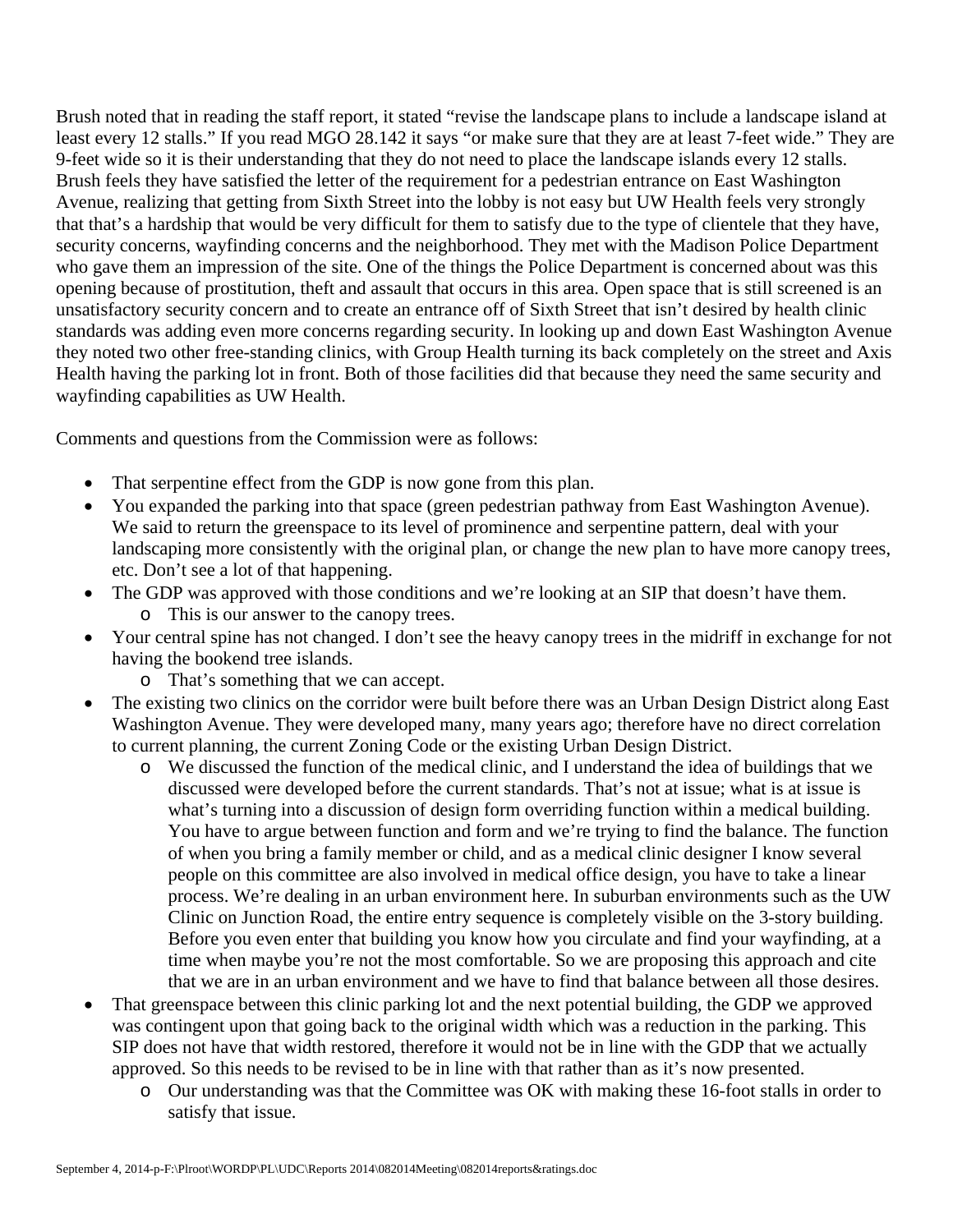I guess we wanted to see the width of that greenspace. What's the width of the greenspace now in the SIP you submitted compared to what we did not approve there?

- o Our SIP is really focused on the clinic and we haven't yet designed…
- But where that walkway is going to go, and the amount of greenspace around that walkway is a part of the GDP. So if we don't want to approve an SIP that hinges on that greenspace by having parking go into that area, that's not the GDP that we approved. We approved the GDP with the contingencies and conditions we had in our motion.
	- o If we shifted the pedestrian walkway further east?
- Since we don't really have the drawing for that, since it was a condition, we were trying to help you in approving the plan with a condition and so our sense was that the parking for the clinic would be slightly reduced enough to move that so the greenspace would still stay. Moving the walkway destroys the alignment that your plan now has. Maybe we should have referred the GDP rather than approving it with conditions which would have not permitted you to have this SIP now. We were trying to help you and we don't find that cooperation coming back now in what we see in the SIP.
	- o I'm sorry we missed it but this is 40-feet wide.
- But that's not what we approved.
- We just discussed eliminating the parking to make it wider. Back to its original condition.
- It's part of the original approval, it's on the record. They wanted that central spine returned to its original integrity. The reason it got narrow is because you put parking in it, that's what you stated (staff).
	- o These all got wider and that row got pushed over.
- We didn't approve that conceptualization. So we cannot approve an SIP that's now back that was not approved as part of the GDP.
	- o If the answer is to affect a different site isn't it still a GDP issue? If we said can we keep this and change this?
- Because you don't have that on the table right now. This is on the table and it was the movement of that parking that narrowed that central spine which now you're asking to be approved. What's on the table right now is an SIP for this site with comments made regarding this site about how you moved parking to narrow that spot. You'd have to amend your GDP and show us concurrently that there's new greenspace not on this particular site. That's not before us.
	- o I think UW Health would like to find a way to provide the parking they need at the sizes they need, and if that means moving the building over 2-feet…
- Then you've got to resubmit for the GDP process.
	- o Oh we don't want to do that.
- I didn't think you wanted to do that. That's what I'm saying we approved a GDP changed from your plan with specific items. We now see an SIP that ignores those changes that we did and so we either cannot approve this SIP and you have to come back with a different GDP, or you can come back with an SIP now or change it to fit with what we did approve for the GDP. Part of the problem was we were trying to approve your GDP with the drawing you gave us and we did not approve the drawing you gave us, we gave you changes in that that we would approve as conditional. This ignores those changes that we approved to get you to this process now. We could have referred that GDP until you submitted those drawings that showed that, but we were trying to be helpful and not do that so you could be here with this SIP tonight. And we feel like you just tossed whatever we did on that GDP with this SIP.
	- o That wasn't our intent. I just want to try to be clear.
- The condition was "address the parking sizes on the clinic site to enhance the width of the adjacent pathway and provide for more canopy tree plantings as stated as well as more canopy trees on Winnebago Street throughout the GDP plan." If that's being accommodated as part of an amendment to the GDP so that strip gets widened, we sort of need to be seeing that amendment. You should be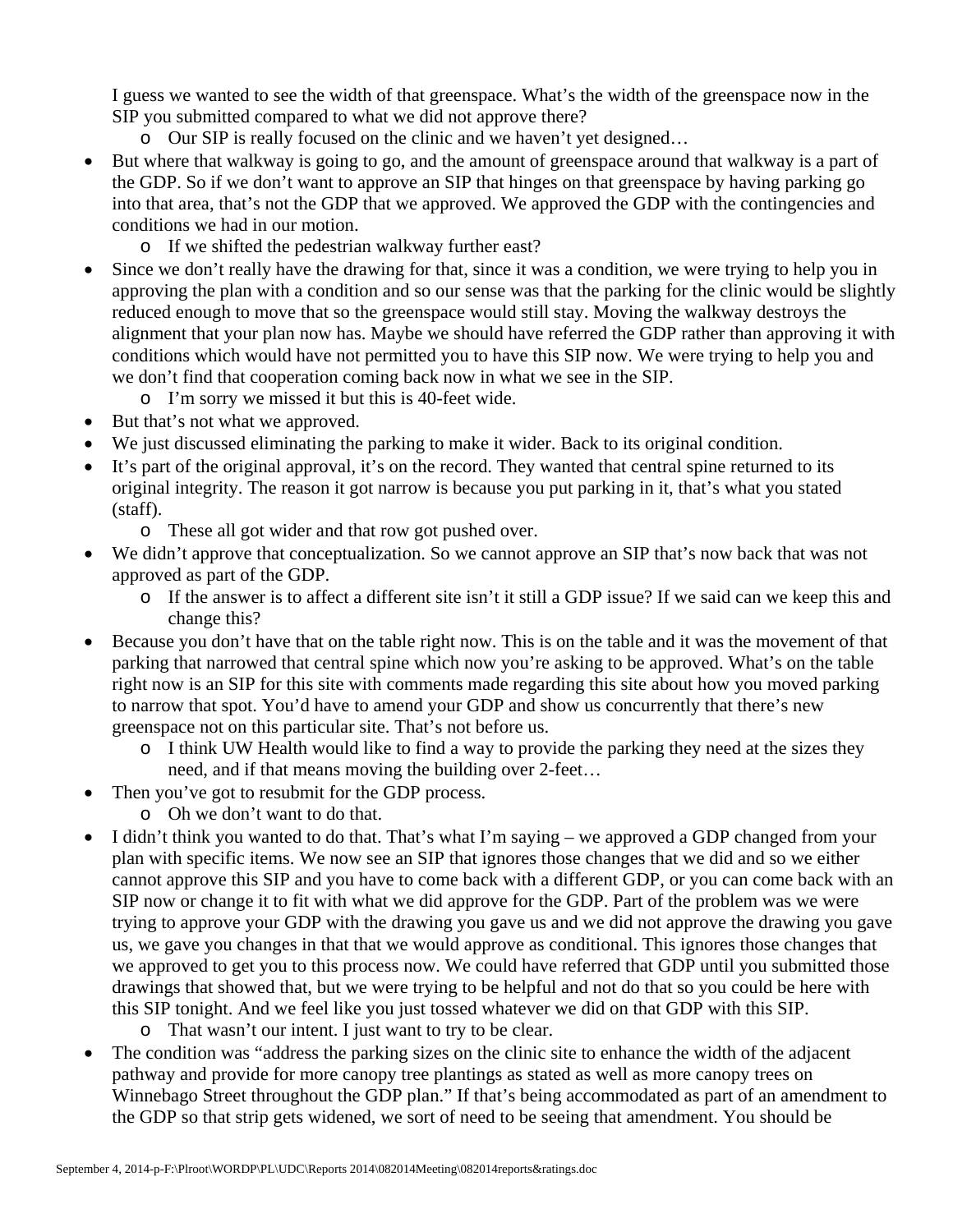bringing it back with this so we know how that ripple affects the adjacent site. You don't have that on the table. You don't have that up there. So how can we consider it?

- o But that statement is ambiguous enough that my question is if I had come back with 16-foot stalls I would have satisfied that.
- No you wouldn't because I wouldn't have approved it. If you came in with a GDP I would have looked at all the comments made relevant to redesigning, there are many of them in this report, that's just one of them. You didn't come back to me, at the same time you're showing a plan that's almost identical to what we didn't approve at the GDP.
- For this overall project that's been one of the concerns, that you show really good drawings and the neighborhood likes them, and then what comes in is something different.
	- o It's difficult to determine the width as show in the SIP because the path itself is not included in the SIP.
- I understand that but part of our trying to help you, you had a GDP that as drawn we're not going to approve because we thought it varied from what everybody was comfortable with. Now we don't have a drawing of that because it hasn't been submitted post our action, so trying to talk about this in light of that is very difficult to do and either you give Al a drawing that reflects that action for the GDP and then we can measure the SIP against it, or you come back to the Commission with the drawing. He has to sign off on that GDP drawing.
- They still have the option to amend their GDP and try again?
- o Yes they can do that if they want to.
- The agreement was 2-feet.
	- o No it wasn't.
	- o I just read you the condition in the motion.
- It said make it wide it didn't say how wide.
	- o Based on your statements that that strip got narrowed because you added parking stalls, it says return…otherwise it would be green it wouldn't be parking.
- This pushed east on East Wash not only because of parking stalls, we had to decrease the distance between the roundabout due to citizen concerns about pedestrian safety. So it was a combination of parking stalls and shifting.
	- o But the comment was to return the strip to its previous prominence.
	- o Right, that was the condition on the GDP. And if it wasn't acceptable you should have asked for referral at that point and if you can't meet it, then we're back to the GDP process.
- So when you say return it to its prominence, I'm just trying to figure out...
	- o We had earlier drawings that you guys presented that showed a serpentine scalloped effect, I don't know what the actual width was in those drawings but there was a drawing there that showed that.
	- o Initial approval is based on the previous version.
- We have a drawing, I didn't bring it tonight. But what happened in my memory we had to add 10-feet because of the width of the stalls so where this is 40-feet now it was 50-feet. If that's what you want…
	- o But they also want a design that's akin to what was looked at in initial approval, and this design is not akin to that. It doesn't have the serpentine, it doesn't have the canopy trees.
- When I made the comment that if we slid this over 10-feet it wipes this out.
	- o Right, but those are choices you need to make in order to address those conditions. And those choices haven't been placed on the table at all.
- (Brush) Can we talk about the other stuff?
- One thing we did really stress is we wanted canopy trees, not shorter smaller trees because we want this shaded. It would really be helpful to have this all canopy. And it wasn't just staff that wanted to break up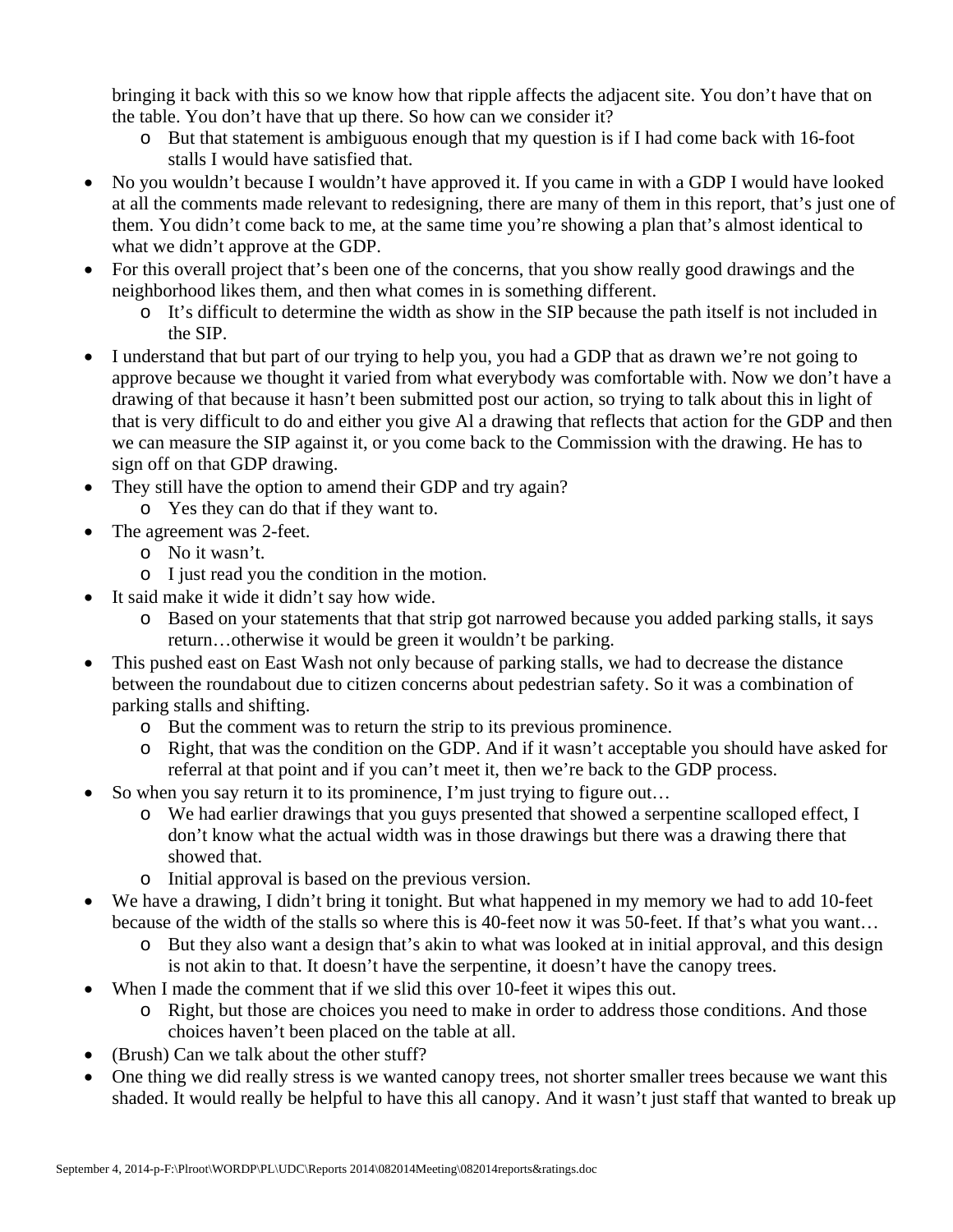that parking, we actually said that too. We talked about putting in trees. But we do have that policy to break up every 12 stalls and it's not just aesthetics it's for the heat island affect.

- I do have concern about that River Birch in the parking area. There are other trees that will grow taller and tolerate that bioswale.
- You've got some shrubs and every one is 3, 3, 3. I'd like to see a little more rhythm going.
- The bioswale looks too engineered. Give a little bit more life to it.
- Please use bark mulch rather than stone mulch.
- Someone getting out of their car is going to step on that low-grow Sumac. That doesn't help the parking lot. I'd prefer to see something overhead that gives some shade. To just put shrubs in there…I'd almost get rid of that strip and put it on the end with a canopy tree.
- You look at the level of distinction that you have in your building, and then you've got a parking lot that rivals an industrial site because there are no end pieces to it. It's obvious you're trying to get as many stalls as possible. That's the basic problem. If we have the end pieces with nice island bookends, but like John said we still do have a long enough line of cars, to break that up in the middle would help the feel of the parking lot.
- Is there any compensation for this being in an urban setting where everyone won't be coming by car.
	- $\circ$  I can't tell you how many times I've had this conversation. UW Health wants 5 per 1,000, they were willing to compromise at 4.5 per 1,000. We talked about urban sites but they said "we've already given in on that." All I'm hearing is that if we keep adding islands and trees we're going to have one heck of an amendment.
- If you can narrow those stalls, I don't know how effective that will be.
	- o We have to keep in mind that the people coming here won't be as ambulatory or athletic as you or I. We could add this parking lot over here with all kinds of islands and trees. The idea behind this was to say alright, you could get the parking stalls but we have to try to keep this as small as possible. Now maybe we've made the parking lot too compact, we need to make it bigger to accommodate more green. We have 154 stalls outside and 100 down below.
- There's a great penchant to do regularity on this, but if you took where some of these finger islands are stuck in and doubled some of them to get canopy trees, that might help with the shade. Think of unusual ways you can try to help the heat island affect, and maybe those stalls that are next to a double finger could be slightly smaller.
- We haven't talked about the door and address issue. I don't know that the address issue is this Commission because that's a City policy on where addresses and doors go. But the entryway and the door perhaps deserves a little feedback.
- We've talked about that on several occasions that this building does not address the public street. In lieu of that you've been trying to create this pedestrian walkway, but it sounds like you're not getting all that positive of feedback on that either.
- When I moved into my neighborhood there was prostitution on the next street over too. Now it's no longer there, those things come and go. It's hardly a reason for design consideration.
- The entry is widened nicely but I worry it would be too inviting for turnarounds. Maybe consider bollards for safety?
- Could you talk a little bit about the transit hub. Have you gotten a commitment or interest from B-Cycle?

o We've not talked to B-Cycle yet.

So essentially a structure that is enclosing the parking entrance that is not permeable, you never enter it? We like to think of it equally as a screen to the parking.

• Now that the transit hub is gone, and this structure does screen the parking but I wonder if it could be lowered? Especially near where you've got your portal entry, if that wall doesn't need to be that high to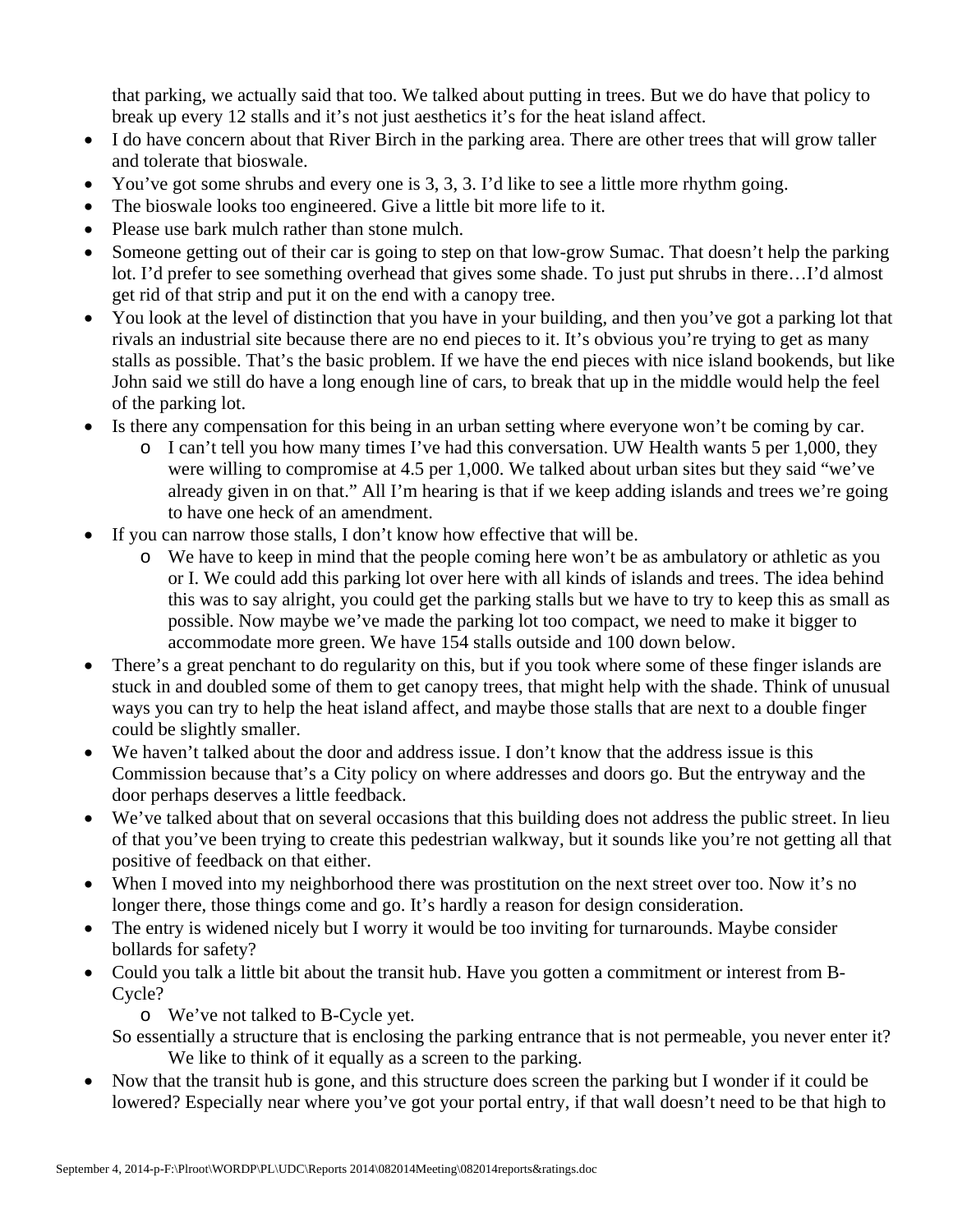screen the dumpsters and generator that would help just give that a more open feel to entering into the front door of the complex. Right now I really don't think it needs to be that high.

- o We don't want to be looking at the tops of roofs or have people climb up there.
- To really enhance that opening, it would bring more light in there. Personally I could do without the whole large structure thing too, it would be just as handsome without it, but I don't have strong objections to it.
- Is the panel you're proposing here the same as what we saw on the Ideal project?
	- o This is a Lucabond, metal coated.
	- No that's a different color.

It's better than what we saw.

- What does it look like at night?
	- o It's beautiful.
	- o The clinic is open 8-5 Monday through Friday and urgent care is open 9-9 Monday through Friday, with weekends open 9-5. We turn our parking lot lights off after our clinics close. We were advised by Madison Police that they would like us to illuminate the pedestrian pathway from East Washington onto our sidewalk. We haven't designed the exterior lighting but we do try to reduce energy use at night, especially being respectful of the neighborhood even though this is an urban setting. I'd like to talk to the address issue; we have a number of reasons that I included in the letter, but also we have concerns with patient confidentiality. A lot of people do not want others to know their business or their medical affairs so we'd like to keep it as confidential as possible. We do feel we have a great flow on the inside of our facility.
	- o I thought the parking lot discussion went in a lot of different directions.
- But the motion is recorded as what's binding, not the discussion.
	- o I'm just hoping there's some clarity.
- Normally you'd have to have that GDP recorded long before you came with the SIP so these issues would be resolved. If I had an issue about how to qualify a condition of approval, you can bring it back to the Commission if you didn't agree with how I interpreted it. But that process didn't occur. You're doing a Planned Development and they are recommending what they feel is appropriate for this project in regards to design.
- Widen that one island by 4-feet. Then you really start to meet the ordinance. We're sensitive to parking needs but at the same time we're sensitive to pressures we get to get more and more parking. I would look towards widening that.
- (Alder Rummel) I'm not sure I heard what the address/door answer is. Could someone summarize that for me?
	- o My comment is to really emphasize and enhance the East Washington entrance (portal). In my opinion I'd rather have one really nice, emphasized entrance off of East Washington than two sort of watered down ones, particularly because functionally they're not going to use the one on Sixth Street anyway. It's an exit stair. So really enhance the one off the main boulevard there.
- I don't have a problem with the one entrance they have now, it doesn't bother me that it doesn't give them an East Washington address. I think the building does address the avenue in certain ways even without an entrance.
- I think there is something still unique about medical care. When you go to the doctor, typically you're sick, you don't look good, you don't feel good, you don't want the trials and tribulations of walking down East Washington Avenue to the doctor. I think it's much more respectful of patients that we allow them some modicum of privacy. I think it's perfectly acceptable for them to use a protected entrance.
- I don't have a problem with the design. I don't buy the rationale for it at all, that everybody is going to arrive by car. People will arrive by other means of transportation.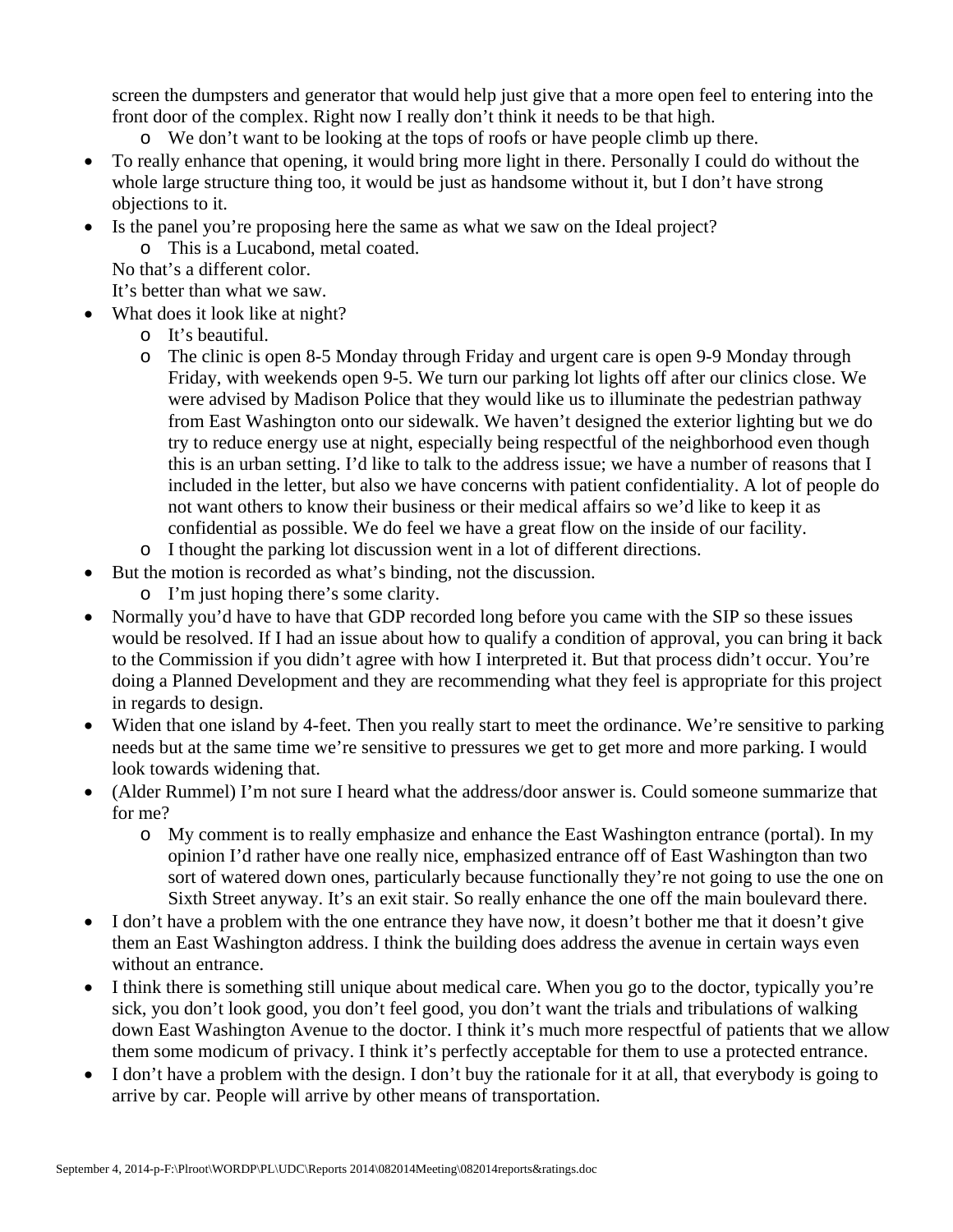The way I think of this is how many linear feet one would walk by if they're not going to the clinic. If I'm on Winnebago Street and want to walk to the new development on the corner, pedestrians are going to walk by this and the transit hub that is really not a transit hub, this will not be an active façade. Eliminate the transit hub, look at the lower ramp façade to screen the parking, open up views, step down or move front of building to street. Enhance opening (pedestrian) without a large structure.

The Commission briefly discussed the signage for the project, with Brush stating there are really only two places to put the signs. Rather than showing several buildings with blank spaces between them, the "roof" over the sign is supposed to be a continuation of the building.

- Another way to look at that would be an entry to an urban park.
- And if your roof structure of your dumpster enclosure changes, and you look at your roof structure of your mechanicals where your dumpsters exit the building you start to have a dialogue of these two pieces you're walking by as you're approaching the building. You understand you're in an entry, not in a service alley.
- Think Porta Bella, that kind of feel.
- It doesn't have to be covered, it's just a sense of entrance.

## **ACTION:**

On a motion by Cnare, seconded by DeChant, the Urban Design Commission **REFERRED** consideration of this item. The motion was passed on a vote of (6-0). The motion provided for the resolution of the GDP issues as they effect the SIP for the clinic relevant to canopy trees, tree islands/parking stall configuration and the pedestrian pathway from East Washington Avenue. The design of the entry off East Washington Avenue is acceptable with simplification to the entry structure and transit hub screening of the parking lot as noted.

After the Commission acts on an application, individual Commissioners rate the overall design on a scale of 1 to 10, including any changes required by the Commission. The ratings are for information only. They are not used to decide whether the project should be approved. The scale is  $1 =$  complete failure;  $2 =$  critically bad;  $3 =$ very poor;  $4 =$  poor;  $5 =$  fair;  $6 =$  good;  $7 =$  very good;  $8 =$  excellent;  $9 =$  superior; and  $10 =$  outstanding. The overall ratings for this project are 6 and 6.